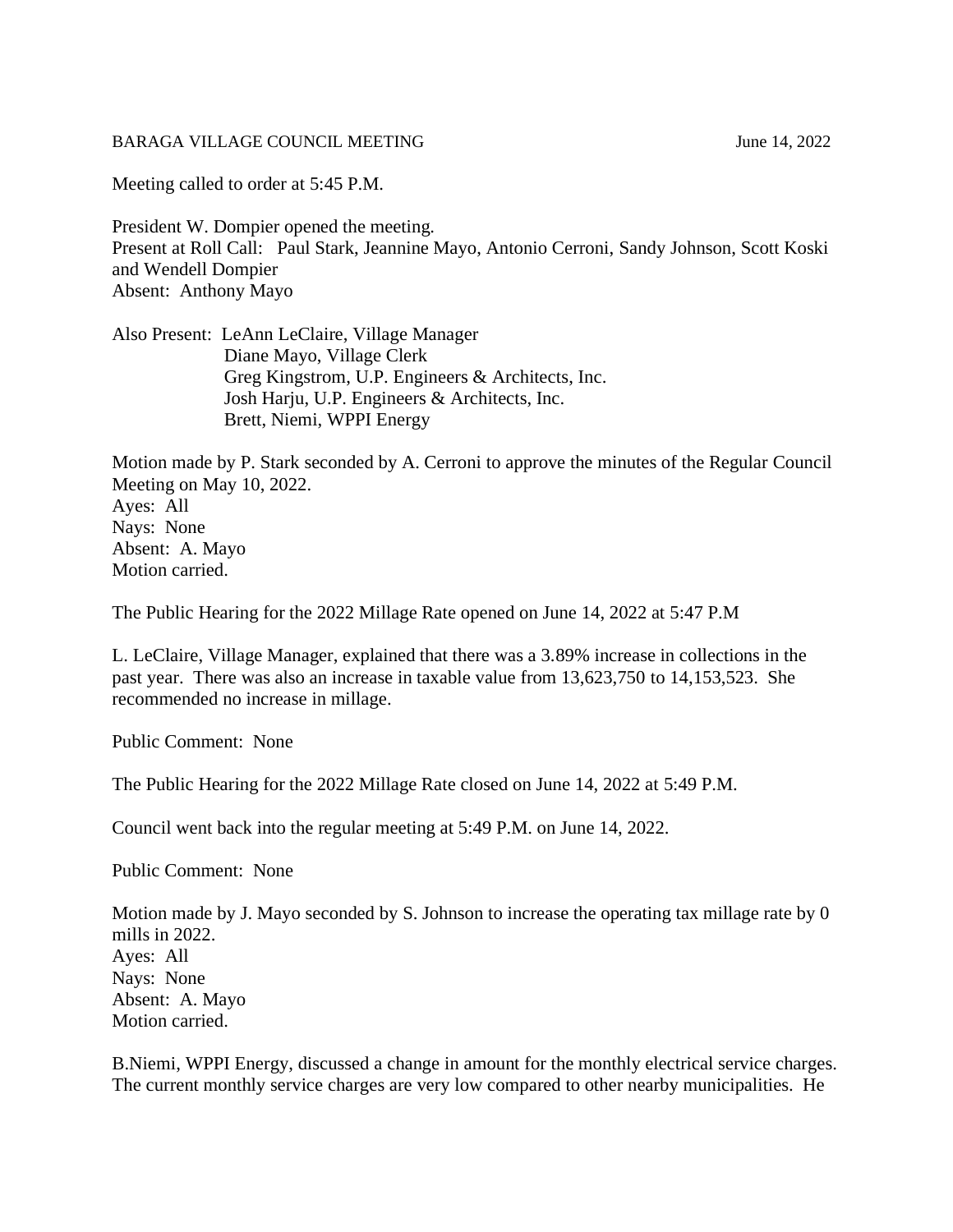suggested changing the monthly service charge for residential properties to \$9.00 from \$3.00 and the commercial properties service fee be increased to \$25.00 from \$10.00. Motion made by P. Stark seconded by S. Koski to increase the monthly service charge on residential properties to \$10.00 and increase the monthly service charge on commercial properties to \$25.00. Ayes: All Nays: None

Absent: A. Mayo Motion carried.

The application of a Category B Grant in the amount of \$215,992.50 was discussed by J. Harju, U.P. Engineers & Architects, Inc. It would be a 50% match grant which would cover Superior Avenue, Hemlock Street and Spruce Street. On Spruce St, the grant would be used to crush and shape and also resurface Spruce St from Superior Ave to near U.S. 41. On Hemlock St, it would be to crush and shape, and resurface the street. On Superior Ave., from 3<sup>rd</sup> Street to Osterman Road, the grant would be used to mill and resurface the street.

Motion made by P. Stark seconded by A. Cerroni to pass Resolution 2022-06-14-01 to establish a request for funding, designate an agent, attest to the existence of funds and commit to implementing a maintenance program for the rehabilitation of Superior Avenue, Hemlock Street, and Spruce Street funded by the Transportation Economic Development Fund Category B Program.

Ayes: All Nays: None Absent: A. Mayo Motion carried.

G. Kingstrom, U.P. Engineers & Architects, was present to discuss the increased costs that were incurred while working on the Phase 2 Walking Trail. Many unexpected problems occurred. The Village of Baraga will be presented with an amended engineering agreement at next month's meeting. However, the amendment will not affect the Village's contribution to the project.

Chief of Police, I. Smith, gave the Police Report. Twenty-nine complaints were received in the month of May. Two arrests were made. Three hundred seventy property checks were completed. Active Shooter Training was held on May 17, 2022, at the Baraga Area High School. Several area police departments from Baraga, Houghton and Keweenaw counties attended. The Michigan State Police also had officers at the training.

L. LeClaire, Village Manager, gave the Manager Report. All paperwork for the Phase 2 Walking Trail has been submitted to MDOT for approval. The Baraga State Park has committed to \$100,000.00 towards the project also. The grant agreement for the MDARD Grant for the aeration building was received and bids will go out by the end of July. Bay Ambulance received a grant for \$98,980.00 from the First Responders & Recruitment Grant that they applied for through the Village. The 2022 audit is being performed.

L. LeClaire, Village Manager, gave the DPW Report. Mowing has been done. The marina building has been cleaned out and the floor was painted. Danielson Contracting replaced three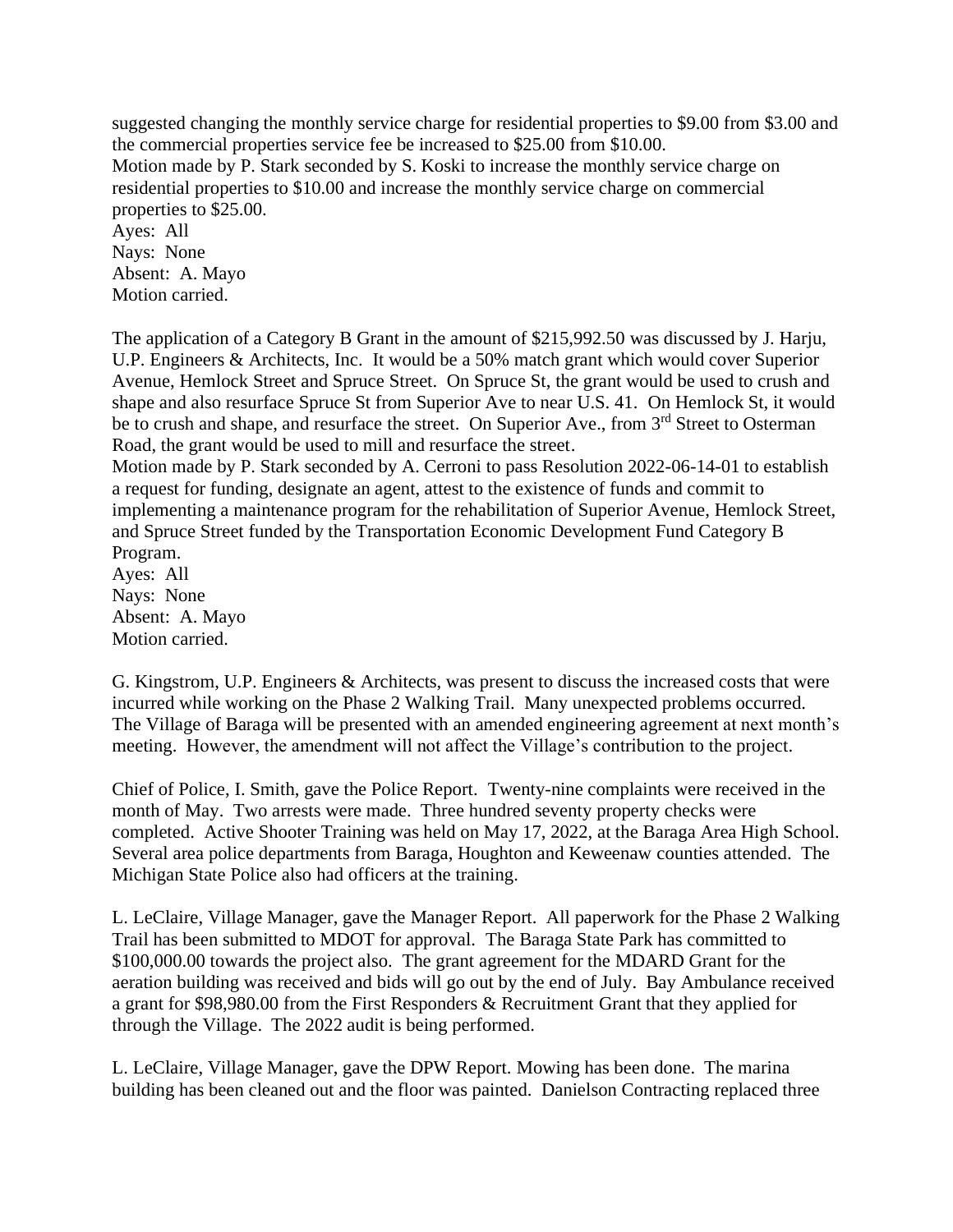valves on Pond 5. All work has now been completed at the lagoons. The Northiron Church Group did some community service work in the Village. They stained the fish cleaning station, painted the inside of the marina building and cleaned out the flower bed by the Village of Baraga sign. Two summer employees were hired and will be starting by June 20, 2022.

Motion made by S. Johnson seconded by P. Stark to donate \$500.00 to the Baraga County Fair for services rendered. Ayes: All Nays: None Absent: A. Mayo Motion carried.

Motion made by P. Stark seconded by A. Cerroni to approve a letter of support for the abandonment of the Canadian National Railroad tracks in the Village of Baraga.

Motion made by S. Johnson seconded by J. Mayo to pay the bills when the monies become available.

| Check | <b>Vendor Name</b>                | Amount   |
|-------|-----------------------------------|----------|
|       |                                   |          |
| 43110 | <b>STATE OF MICHIGAN</b>          | 45.00    |
| 43061 | <b>ASSOCIATED BANK</b>            | 3,265.27 |
| 43062 | <b>IRBY</b>                       | 1,084.50 |
| 43063 | <b>IRVIN SMITH</b>                | 25.00    |
| 43072 | AMERICAN WELDING & GAS INC        | 76.00    |
| 43073 | <b>QUILL CORPORATION</b>          | 97.67    |
| 43074 | <b>BARAGA COUNTY MEMORIAL</b>     | 180.00   |
| 43075 | <b>CLAIMCHOICE ADMINISTRATORS</b> | 282.91   |
| 43076 | UNITED STATES POSTAL SERVICE      | 283.20   |
| 43081 | <b>CHERIE KOSKI</b>               | 50.00    |
| 43082 | <b>CINDY LATENDRESSE</b>          | 60.00    |
| 43083 | <b>DAVID APGER</b>                | 50.00    |
| 43084 | <b>GERARD LINDEMANN</b>           | 50.00    |
| 43085 | <b>IRVIN SMITH</b>                | 50.00    |
| 43087 | <b>JOSH TAISTO</b>                | 50.00    |
| 43088 | <b>LEANN LECLAIRE</b>             | 375.00   |
| 43089 | <b>MATT SHALIFOE</b>              | 50.00    |
| 43090 | MICHIGAN STATE FIREMAN'S ASSOC    | 355.31   |
| 43091 | <b>QUILL CORPORATION</b>          | 131.94   |
| 43092 | <b>ROBERT JOHNSON</b>             | 50.00    |
| 43093 | <b>SUPERIOR NATIONAL BANK</b>     | 3,192.00 |
| 43094 | <b>SUPERIOR NATIONAL BANK</b>     | 9,129.00 |
| 43095 | <b>SUPERIOR NATIONAL BANK</b>     | 4,900.00 |
| 43096 | <b>SUPERIOR NATIONAL BANK</b>     | 4,900.00 |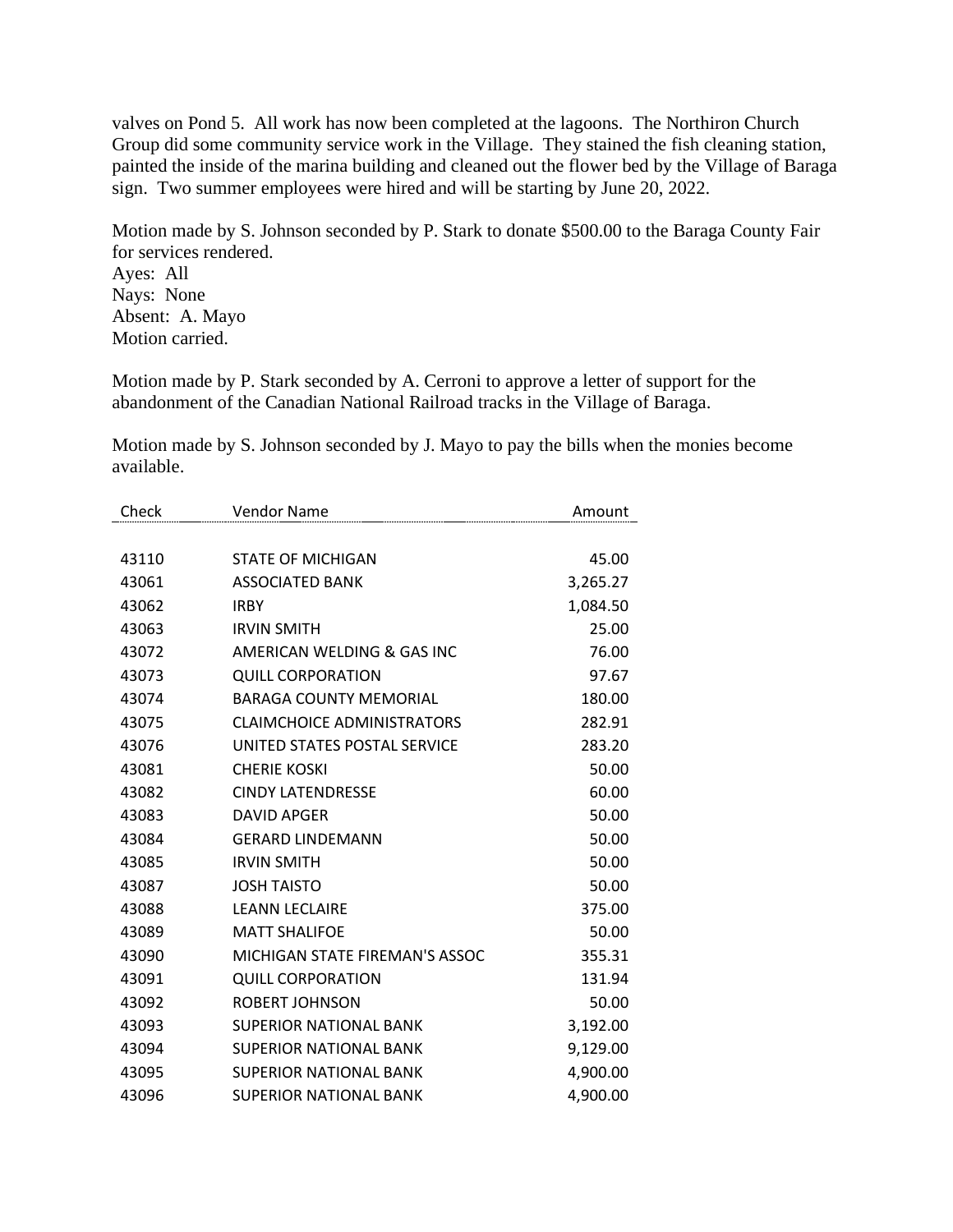| 43097 | <b>SUPERIOR NATIONAL BANK</b>           | 1,667.00  |
|-------|-----------------------------------------|-----------|
| 43098 | TIM WADAGA                              | 50.00     |
| 43099 | <b>VILLAGE OF BARAGA</b>                | 24,558.00 |
| 43100 | <b>VILLAGE OF BARAGA</b>                | 4,700.00  |
| 43101 | <b>VILLAGE OF BARAGA</b>                | 5,190.00  |
| 43102 | <b>VILLAGE OF BARAGA</b>                | 517.00    |
| 43103 | <b>VILLAGE OF BARAGA</b>                | 517.00    |
| 43104 | <b>WILLIAM OLSEN</b>                    | 50.00     |
| 43105 | <b>STATE OF MICHIGAN</b>                | 688.38    |
| 43107 | HAWKINS, INC                            | 2,037.10  |
| 43108 | <b>IRVIN SMITH</b>                      | 19.92     |
| 43109 | <b>SEMCO ENERGY</b>                     | 1,737.90  |
| 43115 | <b>COLLINS, JEFF</b>                    | 840.00    |
| 43116 | <b>SCOTT KOSKI</b>                      | 87.75     |
| 43117 | <b>WENDELL DOMPIER</b>                  | 87.75     |
| 43118 | <b>DAVE MILLER</b>                      | 10.00     |
| 43119 | <b>IRVIN SMITH</b>                      | 25.00     |
| 43120 | <b>AIDAN HOLLEY</b>                     | 1,000.00  |
| 43121 | <b>AMERICAN LEGION POST #444</b>        | 500.00    |
| 43122 | AMERICAN WATER WORKS ASSOC              | 372.00    |
| 43123 | <b>BARAGA TELEPHONE COMPANY</b>         | 841.80    |
| 43124 | <b>BAY AUTO PARTS OF BARAGA INC</b>     | 747.78    |
| 43125 | <b>BORDER STATES ELECTRIC SUPPLY</b>    | 838.20    |
| 43126 | <b>BS&amp;A SOFTWARE</b>                | 3,103.00  |
| 43127 | CORE & MAIN                             | 2,808.43  |
| 43128 | <b>ENVIRONMENTAL RESOURCE ASSOC</b>     | 321.03    |
| 43129 | <b>ERICKSON TRUE VALUE &amp; LUMBER</b> | 105.26    |
| 43130 | <b>GRAINGER INC</b>                     | 264.21    |
| 43131 | <b>GRAND TRUNK WESTERN</b>              | 1,271.00  |
| 43132 | <b>HANNULA AGENCY</b>                   | 975.00    |
| 43133 | HAWKINS, INC                            | 658.41    |
| 43134 | <b>HOMESTEAD GRAPHICS &amp; DESIGN</b>  | 55.00     |
| 43135 | <b>HOUGHTON COUNTY TREASURER</b>        | 400.00    |
| 43136 | <b>LANSE SENTINEL</b>                   | 143.10    |
| 43137 | MICHIGAN MUNICIPAL LEAGUE               | 1,300.00  |
| 43138 | MICHIGAN MUNICIPAL WORKERS              | 9,655.00  |
| 43139 | <b>MITCH S TRADING POST</b>             | 129.99    |
| 43140 | <b>NBS CALIBRATIONS</b>                 | 368.00    |
| 43141 | <b>NORTH COUNTRY DESIGN</b>             | 18.00     |
| 43142 | <b>NORTHERN OIL 1 INC</b>               | 1,953.29  |
| 43143 | PESOGNELLI, GRETA                       | 116.81    |
| 43144 | POWER SYSTEM ENGINEERING                | 7,128.10  |
| 43145 | <b>QUILL CORPORATION</b>                | 557.46    |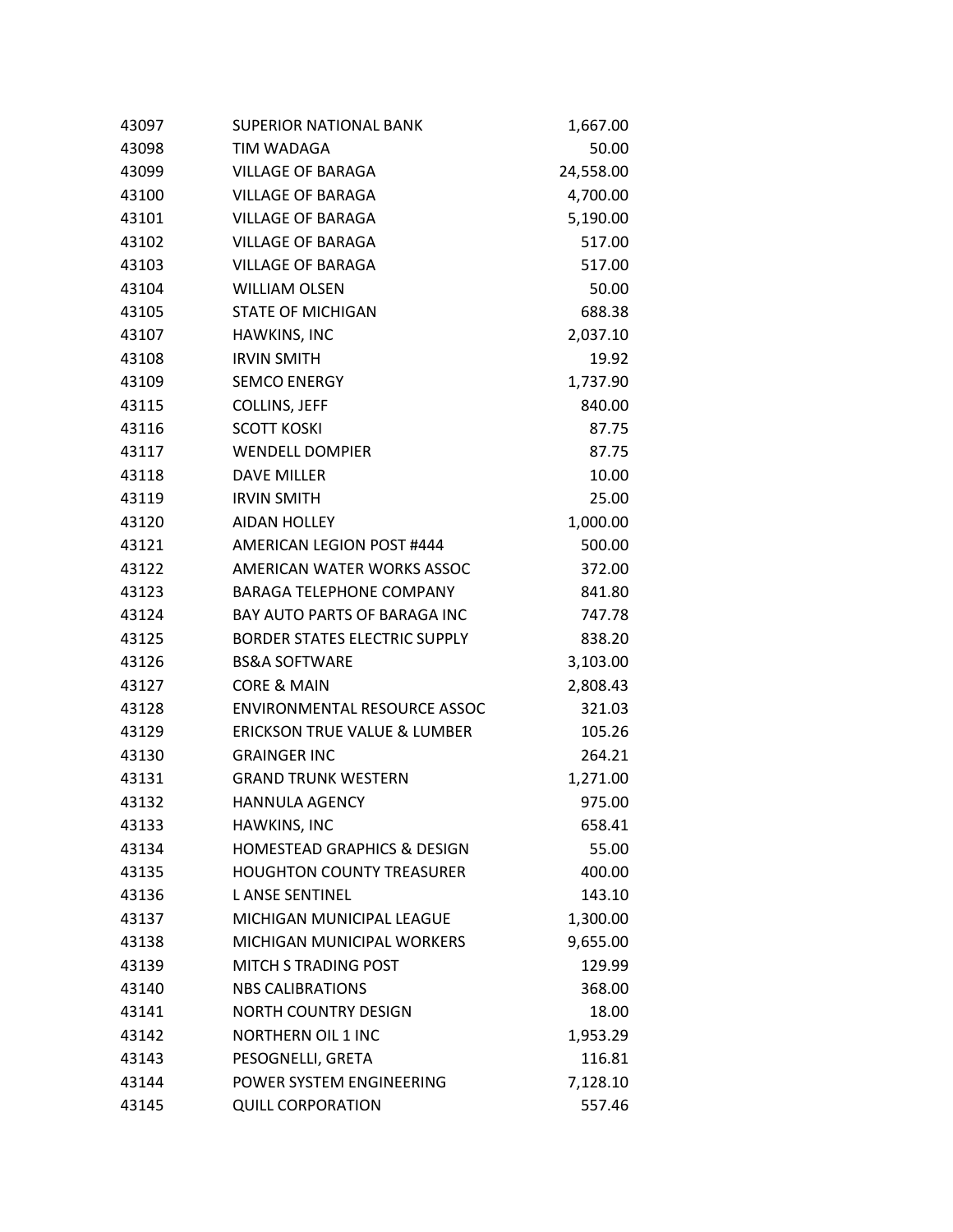| 43146 | <b>QUILL CORPORATION</b>                  | 177.31    |
|-------|-------------------------------------------|-----------|
| 43147 | <b>SEMCO ENERGY</b>                       | 1,624.12  |
| 43148 | <b>SKYTTA'S COUNTRY FEED</b>              | 14.99     |
| 43149 | <b>U P ENGINEERS &amp; ARCHITECTS INC</b> | 500.00    |
| 43150 | U P ENGINEERS & ARCHITECTS INC            | 750.00    |
| 43151 | <b>U P POWER COMPANY</b>                  | 378.33    |
| 43152 | UP ENERGY SYSTEMS                         | 2,218.00  |
| 43153 | <b>VERIZON WIRELESS</b>                   | 80.06     |
| 43154 | <b>VILLAGE OF BARAGA</b>                  | 9,787.70  |
| 43155 | <b>VILLAGE OF L ANSE</b>                  | 903.97    |
| 43156 | <b>WASTE MANAGEMENT</b>                   | 653.19    |
| 43157 | <b>WILKINSON S STORE</b>                  | 356.58    |
| 43106 | <b>STATE OF MICHIGAN</b>                  | 5,979.47  |
| 43168 | DANIELSON CONTRACTING                     | 43,124.37 |
| 43169 | <b>CLAIMCHOICE ADMINISTRATORS</b>         | 632.03    |
| 43170 | AMERICAN WELDING & GAS INC                | 76.00     |
| 43171 | <b>ASSOCIATED BANK</b>                    | 1,808.12  |
| 43172 | PINES CONVEINCE CENTER                    | 39.80     |
| 43173 | <b>QUILL CORPORATION</b>                  | 114.99    |
| 43181 | <b>DAVID APGER</b>                        | 44.46     |
| 43182 | <b>LEANN LECLAIRE</b>                     | 87.75     |
| 43183 | <b>QUILL CORPORATION</b>                  | 69.99     |
| 43184 | <b>IRVIN SMITH</b>                        | 25.00     |
| 43185 | UNITED STATES POSTAL SERVICE              | 284.80    |
| 43186 | <b>JASON MANTILA</b>                      | 80.00     |
| 43190 | <b>CLAIMCHOICE ADMINISTRATORS</b>         | 198.42    |
| 43191 | KEMIRA WATER SOLUTIONS, INC.              | 10,344.13 |
| 43192 | <b>MJO CONTRACTING</b>                    | 2,300.00  |
| 43193 | PRINTING SYSTEMS                          | 185.49    |
| 43194 | <b>SUPERIOR NATIONAL BANK</b>             | 15,939.79 |
| 43195 | <b>CHERIE KOSKI</b>                       | 50.00     |
| 43196 | <b>CINDY LATENDRESSE</b>                  | 60.00     |
| 43197 | <b>DAVID APGER</b>                        | 50.00     |
| 43198 | <b>GERARD LINDEMANN</b>                   | 50.00     |
| 43199 | <b>IRVIN SMITH</b>                        | 50.00     |
| 43200 | <b>JASON MANTILA</b>                      | 50.00     |
| 43201 | <b>JOSH TAISTO</b>                        | 50.00     |
| 43202 | <b>LEANN LECLAIRE</b>                     | 375.00    |
| 43203 | <b>MATT SHALIFOE</b>                      | 50.00     |
| 43204 | <b>ROBERT JOHNSON</b>                     | 50.00     |
| 43205 | <b>SUPERIOR NATIONAL BANK</b>             | 3,192.00  |
| 43206 | <b>SUPERIOR NATIONAL BANK</b>             | 9,129.00  |
| 43207 | <b>SUPERIOR NATIONAL BANK</b>             | 4,900.00  |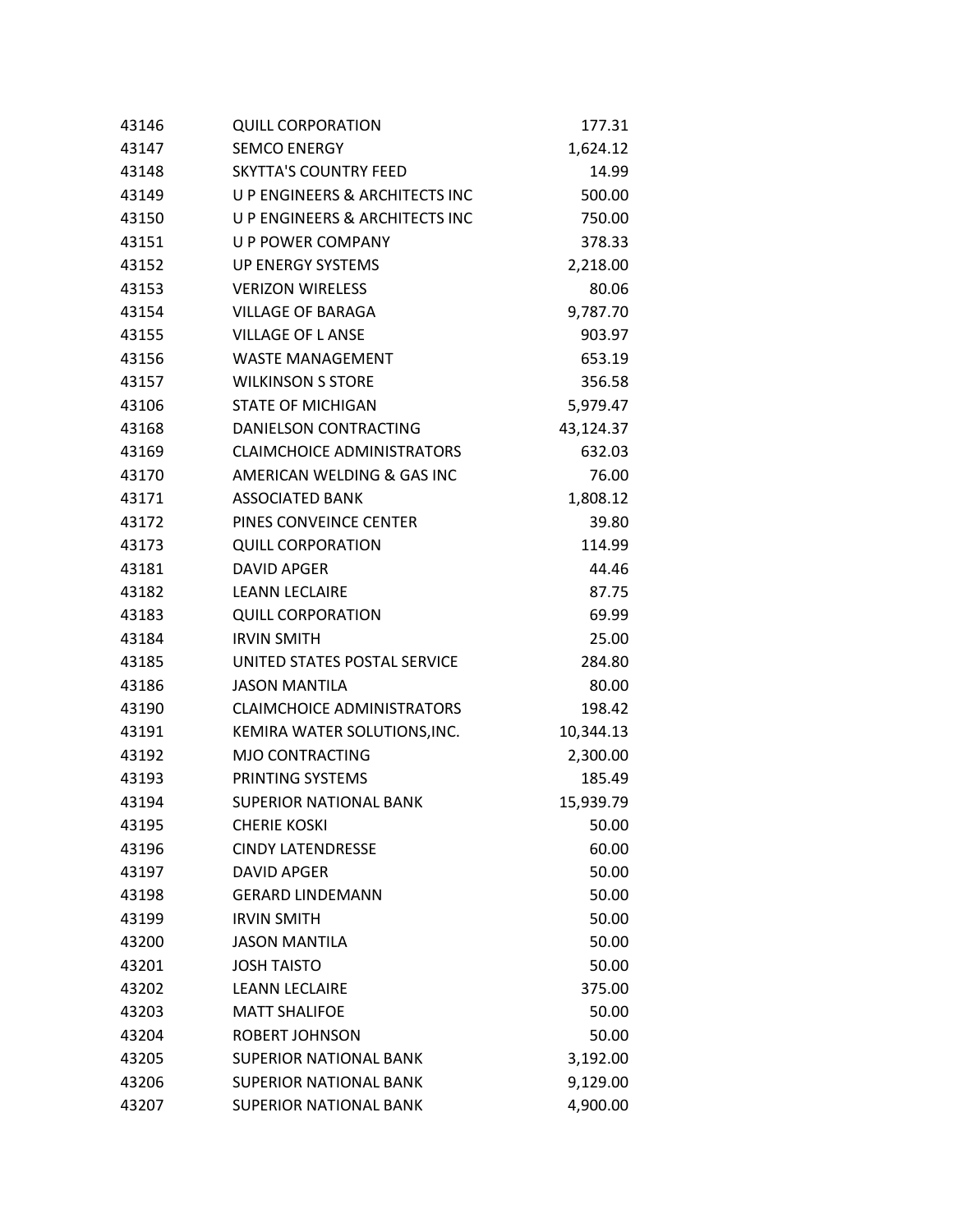| 43208 | <b>SUPERIOR NATIONAL BANK</b>           | 4,900.00  |
|-------|-----------------------------------------|-----------|
| 43209 | <b>SUPERIOR NATIONAL BANK</b>           | 1,667.00  |
| 43210 | TIM WADAGA                              | 50.00     |
| 43211 | <b>VILLAGE OF BARAGA</b>                | 24,558.00 |
| 43212 | <b>VILLAGE OF BARAGA</b>                | 4,700.00  |
| 43213 | <b>VILLAGE OF BARAGA</b>                | 5,190.00  |
| 43214 | <b>VILLAGE OF BARAGA</b>                | 517.00    |
| 43215 | <b>VILLAGE OF BARAGA</b>                | 517.00    |
| 43216 | <b>WILLIAM OLSEN</b>                    | 50.00     |
| 43218 | <b>VILLAGE OF BARAGA</b>                | 100.00    |
| 43219 | <b>STATE OF MICHIGAN</b>                | 686.30    |
| 43220 | <b>IRVIN SMITH</b>                      | 25.00     |
| 43225 | <b>SEMCO ENERGY</b>                     | 3,170.03  |
| 43226 | <b>VERIZON WIRELESS</b>                 | 80.04     |
| 43227 | <b>U P POWER COMPANY</b>                | 323.29    |
| 43228 | <b>BARAGA COUNTY COMMUNITY</b>          | 195.00    |
| 43229 | <b>JASON MANTILA</b>                    | 50.00     |
| 43233 | <b>CLAIMCHOICE ADMINISTRATORS</b>       | 337.28    |
| 43234 | <b>IRVIN SMITH</b>                      | 75.00     |
| 43235 | A-1 TOILETS                             | 130.68    |
| 43236 | <b>ALTERNATIVE TECHNOLOGIES</b>         | 1,200.00  |
| 43237 | <b>ASSOCIATED BANK</b>                  | 683.75    |
|       | <b>BARAGA COUNTY CHAMBER</b>            |           |
| 43238 | <b>COMMERCE</b>                         | 150.00    |
| 43239 | <b>BARAGA COUNTY CONVENTION</b>         | 125.00    |
| 43240 | <b>BARAGA COUNTY FAIR</b>               | 500.00    |
| 43241 | <b>BARAGA TELEPHONE COMPANY</b>         | 939.85    |
| 43242 | BAY AUTO PARTS OF BARAGA INC            | 585.58    |
| 43243 | <b>BORDER STATES ELECTRIC SUPPLY</b>    | 17.00     |
| 43244 | <b>CORE &amp; MAIN</b>                  | 14,905.50 |
| 43245 | <b>ERICKSON TRUE VALUE &amp; LUMBER</b> | 556.06    |
| 43246 | <b>HAATAJA TRUCKING</b>                 | 1,941.81  |
| 43247 | <b>HACH COMPANY</b>                     | 358.82    |
| 43248 | <b>HANNULA AGENCY</b>                   | 4,262.00  |
| 43249 | HAWKINS, INC                            | 565.37    |
| 43250 | <b>HOMESTEAD GRAPHICS &amp; DESIGN</b>  | 130.00    |
| 43251 | <b>HOUGHTON COUNTY TREASURER</b>        | 600.00    |
| 43252 | <b>IDEXX DISTRIBUTION CORP</b>          | 2,971.07  |
| 43253 | <b>IRBY</b>                             | 1,885.00  |
| 43254 | <b>KBIC SOLID WASTE FACILITY</b>        | 15.00     |
| 43255 | <b>LANSE SENTINEL</b>                   | 914.75    |
| 43256 | LARRY S MARKET INC                      | 29.88     |